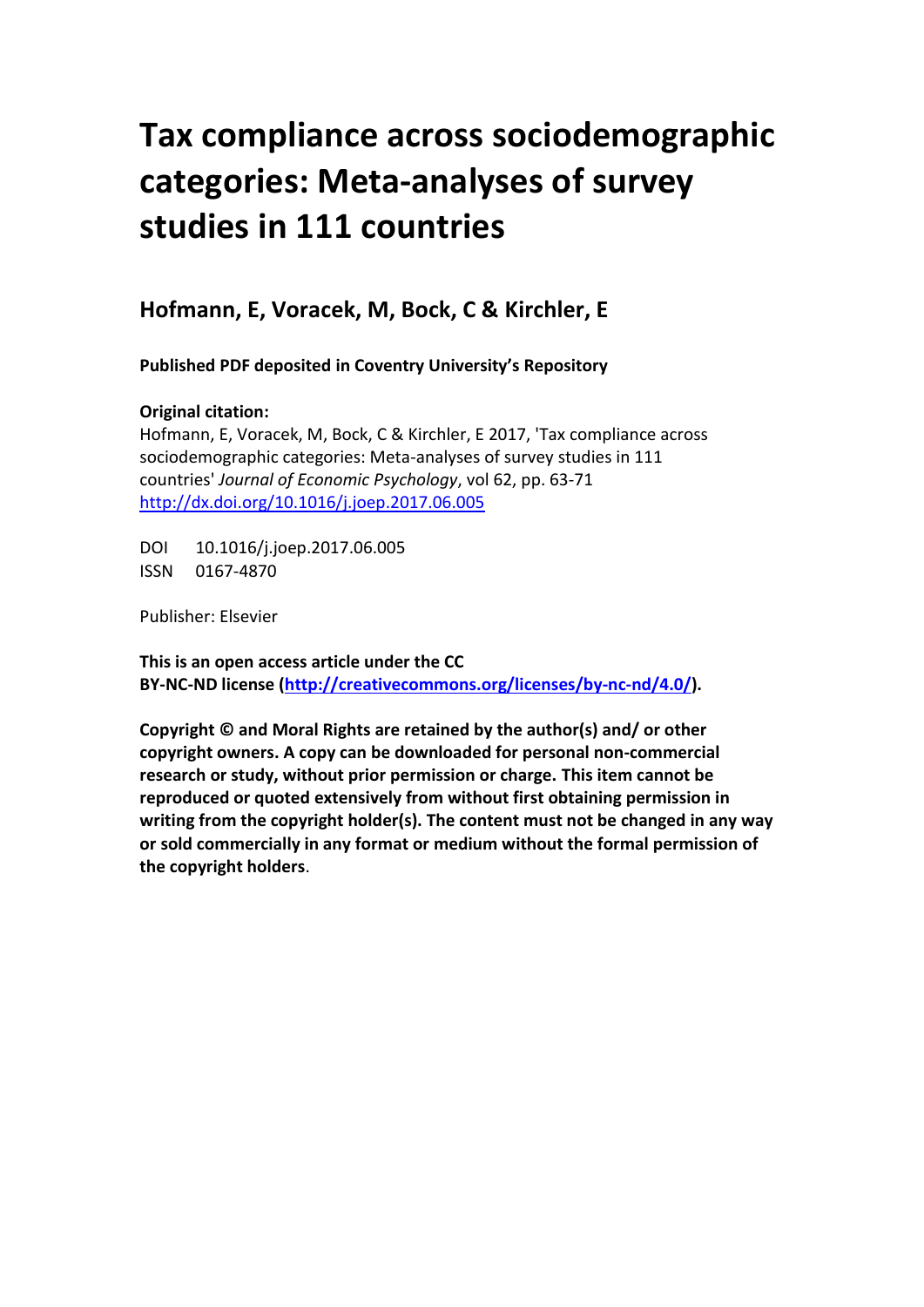## Journal of Economic Psychology

journal homepage: [www.elsevier.com/locate/joep](http://www.elsevier.com/locate/joep)

### Tax compliance across sociodemographic categories: Metaanalyses of survey studies in 111 countries

Eva Hofmann<sup>a,b,c,</sup>\*, Martin Voracek <sup>b</sup>, Christine Bock <sup>b</sup>, Erich Kirchler <sup>b</sup>

<sup>a</sup> Coventry University, UK

**b** University of Vienna, Austria

<sup>c</sup>WU, Vienna University of Economics and Business, Austria

#### article info

Article history: Received 18 July 2016 Received in revised form 7 June 2017 Accepted 13 June 2017 Available online 15 June 2017

Keywords: Tax behavior Age Sex Education Income Meta-analysis

#### **ABSTRACT**

Tax compliance varies across sociodemographic categories. However, research on the relationships between compliance and age, sex, education as well as income level shows inconsistent results, both regarding the direction of the relationship and its size. The current meta-analyses target to merge findings in survey studies on age, sex, education, and income and estimate the strength of the impact on compliance by taking into account geographical regions. In four meta-analyses, comprising  $459$  samples ( $N = 614,286$ ) from  $111$ countries published between 1958 and 2012, average estimated effect sizes were small, ranging from  $r = 0.12$  for the relationship between compliance and age,  $r = 0.06$  for sex,  $r = -0.02$  for education to  $r = -0.04$  for income. These effects are more pronounced in Western countries. It thus appears sociodemographic characteristics have little impact on compliance, but nevertheless should be controlled for in tax research.

 2017 The Authors. Published by Elsevier B.V. This is an open access article under the CC BY-NC-ND license [\(http://creativecommons.org/licenses/by-nc-nd/4.0/\)](http://creativecommons.org/licenses/by-nc-nd/4.0/).

#### 1. Introduction

Empirical studies suggest tax compliance to vary across sociodemographic categories [\(Ahmed & Braithwaite, 2004;](#page-7-0) [Bobek, Roberts, & Sweeney, 2007; Kastlunger, Dressler, Kirchler, Mittone, & Voracek, 2010; Wenzel, 2007\)](#page-7-0). While significant differences are confirmed between different occupational groups and their opportunities to evade, research on the relations between compliance and age, sex, education as well as income has yielded less clear results. While some studies [\(Ahmed &](#page-7-0) [Braithwaite, 2004; Bobek et al., 2007; Kastlunger et al., 2010; Wenzel, 2007](#page-7-0)) show significant relations with compliance, others ([Ashby, Webley, & Haslam, 2009; Braithwaite & Ahmed, 2005; Grasmick & Bursik, 1990; Muehlbacher, Kirchler, &](#page-7-0) [Schwarzenberger, 2011](#page-7-0)) show no effect. As the impact of sociodemographic categories on tax compliance is not clear, some researchers include them in their studies (e.g., [Ashby et al., 2009\)](#page-7-0) and some neglect them (e.g., [Muehlbacher & Kirchler,](#page-8-0) [2009\)](#page-8-0). But sociodemograhics might confound with more complex variable connections and might even interact with some variables. Therefore, if there exists an impact of sociodemographics on tax compliance, it is essential to integrate them in research on tax compliance. The present study will give a clear picture of the impact of sociodemographics so that recommendations for the inclusion of them in tax compliance research can be made.

In the present paper we present four meta-analyses of survey studies which take into consideration the relationships between tax compliance and age, sex, education as well as income. As tax compliance has been found to differ across cultures

<http://dx.doi.org/10.1016/j.joep.2017.06.005>

0167-4870/ $\circ$  2017 The Authors. Published by Elsevier B.V.







<sup>⇑</sup> Corresponding author at: Centre for Trust, Peace and Social Relations, Coventry University, Priory Street, Coventry CV1 5FB, UK. E-mail address: [eva.hofmann@coventry.ac.uk](mailto:eva.hofmann@coventry.ac.uk) (E. Hofmann).

This is an open access article under the CC BY-NC-ND license [\(http://creativecommons.org/licenses/by-nc-nd/4.0/](http://creativecommons.org/licenses/by-nc-nd/4.0/)).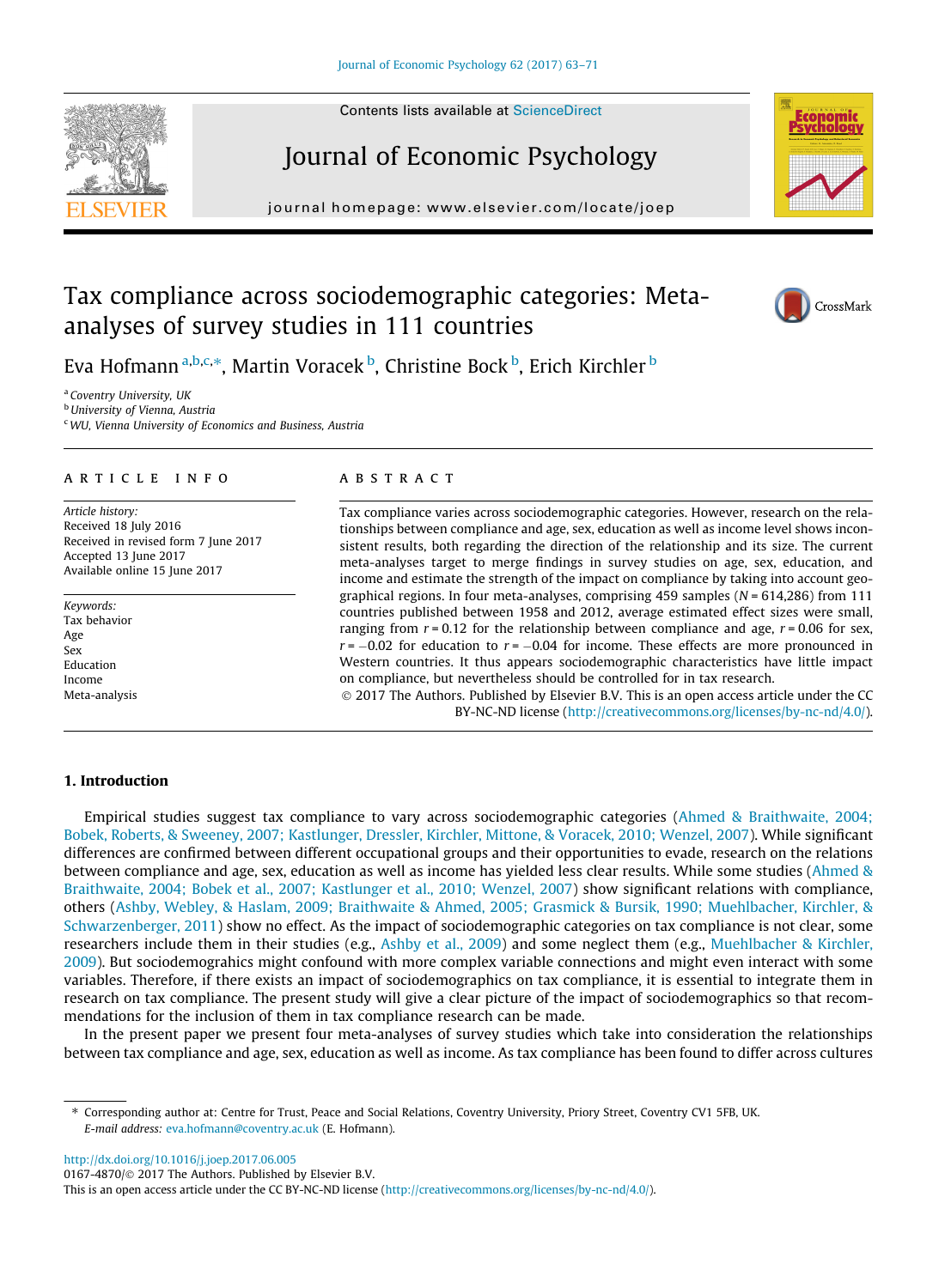and regions, we control for the geographical region (Western Europe, Eastern Europe & Central Asia, South Asia, East Asia & Pacific, Oceania, Middle East & North Africa, Sub-Saharan Africa, North America, Latin America & Caribbean).

#### 2. Tax compliance in the light of sociodemographic characteristics

#### 2.1. Age differences

The socialization of older generations differs from younger generations: social values, attitudes towards the state and towards taxes may change from one age cohort to another. Research on different age cohorts shows that socialization can take on dissimilar routes ([Riley, Foner, & Warner, 1988](#page-8-0)). While based on shared life histories in one cohort, personal, social and societal norms might evolve which stimulate tax compliance, in other cohorts norms might evolve to undermine tax honesty. Hence, higher age might be related to more as well as to less tax compliance. With age the need for public goods such as social security and health care increases. Older citizens might, thus, treasure the benefits of taxes more than younger ones and be more compliant. Also, older persons might be in a better financial situation than younger ones. It is easier for them to afford being tax compliant due to fewer budget constraints. Having built up a comfortable home, having raised children, and earning more income than younger generations, gives them financial freedom which young citizens may lack [\(Kirchler, 2007](#page-8-0)). With increasing age taxpayers also accumulate experiences with their business, with taxes and tax authorities (Nordblom &  $\zeta$ amac, 2012). With increasing age, taxpayers acquire knowledge about the tax law which is associated with improved tax compliance ([Eriksen & Fallan, 1996\)](#page-8-0).

#### 2.2. Sex differences

In general, women are found to behave more morally than men do and be less likely to break the law ([Betz, O'Connell, &](#page-8-0) [Shepard, 1989; White, 1999](#page-8-0)). Based on that finding, personal, social and societal norms of women should focus stronger on tax compliance than men's norms. Women are also assumed to engage stronger in social cooperation. This is supported by results from ultimatum games in which women offer higher shares of their endowment to anonymous interaction partners than men do ([Eckel & Grossman, 2001](#page-8-0)). The hypothesis that women are more tax compliant than men bases also on findings that women tend to be generally less risk seeking in financial decisions [\(Barber & Odean, 2001; Croson & Gneezy, 2009](#page-7-0)). Women may perceive sanctions for misbehavior as more severe and threatening than men. Thus, female taxpayers should be more tax compliant than males.

#### 2.3. Education differences

Empirical results are unclear. Higher education is related to better knowledge of tax law. Therefore, higher educated people understand the law and filing rules, while low educated people with little understanding are likely to make mistakes when filing their taxes. Higher education is also associated with better access to information on schemes to avoid taxes. Therefore, higher education may be related to lower evasion but higher avoidance tendencies. Low financial literacy in general and little knowledge on taxes in particular, thus, limited understanding of one's duties and opportunities may breed distrust and consequently non-compliance. A low level of education may be related to low tax compliance ([Bobek et al., 2007](#page-8-0)). However, it was also found that high tax complexity, thus, limited understanding of one's tax duties and high insecurity, fuel compliance [\(Kirchler, 2007](#page-8-0)).

#### 2.4. Income effects

Classical tax theory ([Allingham & Sandmo, 1972\)](#page-7-0) is inconclusive in regard to income and its effect on tax compliance. Tax payments reduce the amount of available income and therefore specifically hurt low-income earners which might result in risk seeking behavior. Consequentially, low income categories are hypothesized to be less tax compliant than high income categories. On the other hand, high income earners are assumed to be more likely to evade taxes than low income earners. [Chung and Trivedi \(2003\)](#page-8-0) assume that high income is related to low compliance. High income earners pay an absolutely and relatively higher amount of taxes than low income earners and risk higher fines in cases of detected evasion which should yield to risk aversion [\(Ahmed & Braithwaite, 2004; Chung & Trivedi, 2003\)](#page-7-0). The inconsistent findings might also derive from the fact that in many countries taxation is progressive: the higher the income the higher the applied tax rate. From this view, it is probably not high-income earners in general who evade more taxes but rather taxpayers at the verge between two income brackets, who avoid paying their fair share to stay in the lower-income bracket and pay relatively lesser taxes [\(Slemrod, 1985](#page-8-0)).

#### 3. Factors fostering or diminishing the predictability of tax compliance through sociodemographic characteristics

Specifics of data collection can alter the relation between tax compliance and sociodemographic characteristics differing over regions.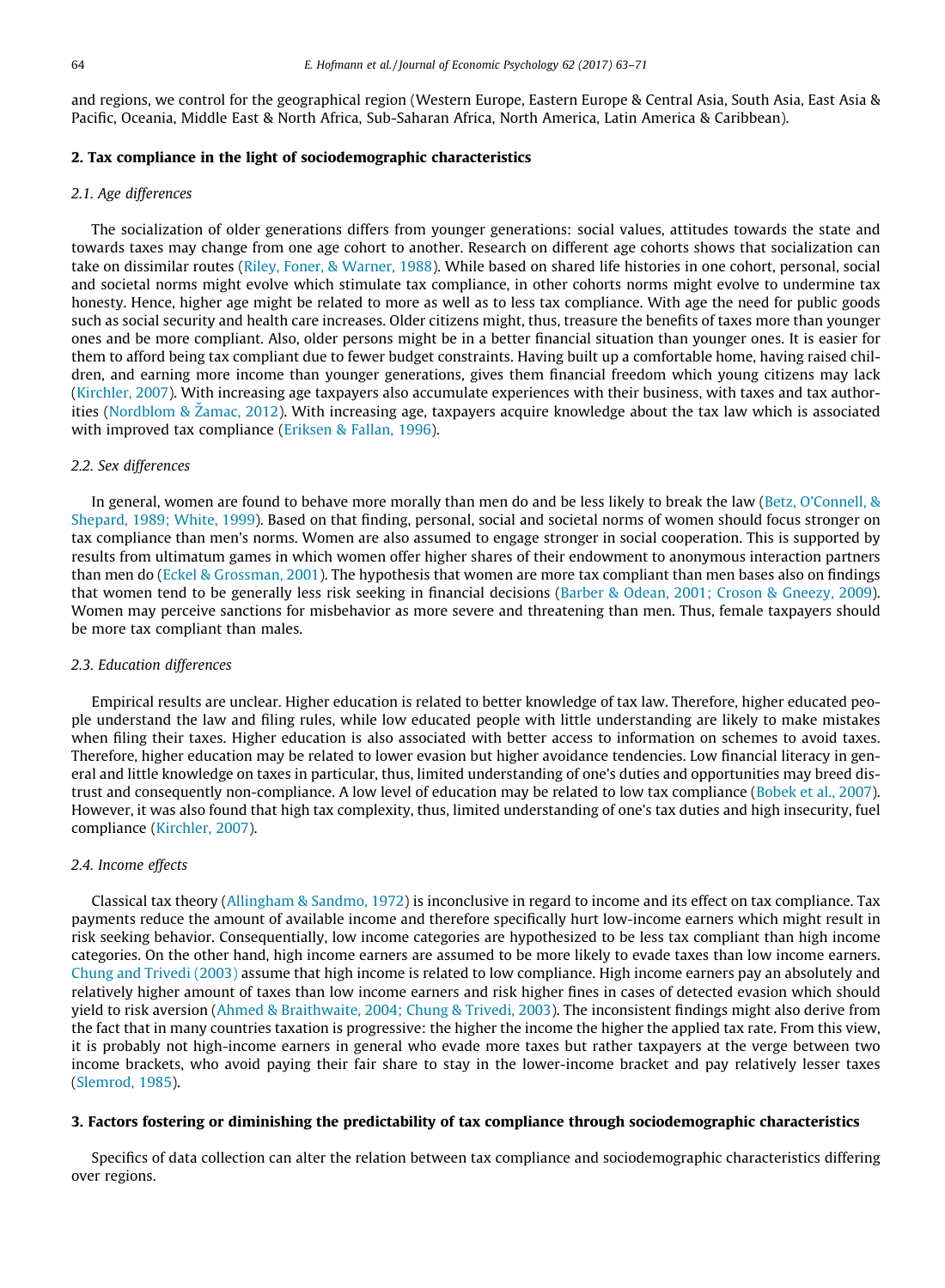Different geographical regions are associated with varying extent of tax compliance ([Alm & Torgler, 2006\)](#page-7-0). Countries' distinct political and societal histories have produced special sentiments towards the state as well as towards the tax system and tax compliance. Thus, diverse tax laws and tax systems in countries shape tax compliance (poll tax vs. progressive tax ([Roberts, Hite, & Bradley, 1994](#page-8-0)); severity of sanctions and audit probability (for a review see [Andreoni, Erard, & Feinstein,](#page-7-0) [1998\)](#page-7-0)). In this vein also norms differ over countries. As research has shown, norms that back up tax compliance are related to higher tax compliance [\(Wenzel, 2004](#page-8-0)). Taxpayers' perception how fairly they are treated by tax authorities is another determinant of tax compliance [\(Hartner, Rechberger, Kirchler, & Schabmann, 2008\)](#page-8-0) and an aspect to differ over countries. Thus, in the current meta-analyses the following regions are distinguished based on the taxonomy of the [World Bank](#page-8-0) [\(2014\):](#page-8-0) Western Europe, Eastern Europe & Central Asia, South Asia, East Asia & Pacific, Oceania, Middle East & North Africa, Sub-Saharan Africa, North America, and Latin America & Caribbean.

#### 4. Overview of the meta-analysis

We present a meta-analytic review distinguishing the impact of sociodemographic aspects on tax compliance. Specifically, we investigate with four analyses whether age, sex, education and income are overall significantly related to tax compliance, and we take into account that data were collected in different geographical regions.

#### 5. Method

#### 5.1. Study criteria

Three research assistants and one of the authors (C.B.) started with an informal selection of literature which was gathered for a comprehensive tax book ([Kirchler, 2007](#page-8-0)). We went on with a systematic literature search in the scientific data bases PsycARTICLES, PSYNDEXplus, PsycInfo, EconLit, EBSCO, Scopus and ISI Web of Science using the keywords 'tax' or 'taxation' in combination with 'compliance', 'cooperation', 'flight', 'evasion', 'morale', 'attitudes', 'social norm', 'personal norm', societal norm', or 'motivation'. We applied a series of criteria to include or exclude, respectively, certain studies from the metaanalyses. First, we admitted only studies that either presented statistical numbers on the relation between age, sex, education, or income (e.g., [Kastlunger et al., 2010](#page-8-0)) or made data on age, sex, education, income and tax compliance available for further statistical analyses (e.g., [World Values Survey, 1981–2008](#page-8-0)). Second, we incorporated only studies in the analyses in which the dependent variable corresponded with our definition of tax compliance. Studies were only included if tax compliance corresponded with either attitudes towards tax compliance, behavioral intentions to comply with tax law, or actual tax evasion and honest tax payments. Finally, we included only survey studies (excluding laboratory and field experiments) for three reasons: (a) For the respective period of time we found only nine studies using experiments and reporting sociodemographic characteristics of the participants. Specifically, field studies are a relatively new method in tax research and, thus, publication are scarce in the respective period of time. (b) In surveys usually the samples exist of a wide range of study participants (differences in sex, age, income, education, occupation, etc.), but in laboratory experiments mainly students are tested. (c) Also, survey studies have been conducted all over the world, whereas experiments were conducted mainly in economics departments in North America, Europe and Australia.

Overall, we gathered 1519 papers on tax research published between 1958 and 2012.<sup>1</sup> Applying the exclusion and inclusion criteria we ended up with overall 459 samples which were appropriate for the current analyses (see Appendix for the effect sizes, the region of data collection, and the kind of dependent variable for all samples). Overall, the studies assessed data in 111 countries from 614,286 individuals (for each of the meta-analyses: age:  $k = 411$ ,  $N = 550,194$ , 111 countries; sex:  $k = 451$ ,  $N = 569,476, 111$  countries; education:  $k = 341, N = 438,925, 110$  countries; income:  $k = 334, N = 390,105, 110$  countries).

#### 5.2. Coding procedure

The research assistants and one of the authors (C.B.) coded the remaining 459 samples according to the region where the data was collected. We used an established categorization [\(World Bank, 2014\)](#page-8-0) and distinguished between samples from Western Europe ( $k = 151$ ), Eastern Europe & Central Asia ( $k = 114$ ), South Asia ( $k = 7$ ), East Asia & Pacific ( $k = 29$ ), Oceania  $(k = 16)$ , Middle East & North Africa  $(k = 15)$ , Sub-Saharan Africa  $(k = 17)$ , North America  $(k = 19)$  and Latin America & Caribbean  $(k = 83)$ .

#### 5.3. Overview of the analyses

The Pearson r correlation coefficient was selected as the uniformly applied measure of effect size, indicating the direction and magnitude of linear associations between the respective sociodemographic variables (age; sex: male = 1, female = 2; education, income) and tax compliance in the different samples. The value of  $r$  ranges between  $-1$  and  $+1$ , whereby a number close to +1 indicates that there is a strong positive linear relation between the sociodemographic characteristics and the

 $1$  A list of all papers is available upon request from E.H.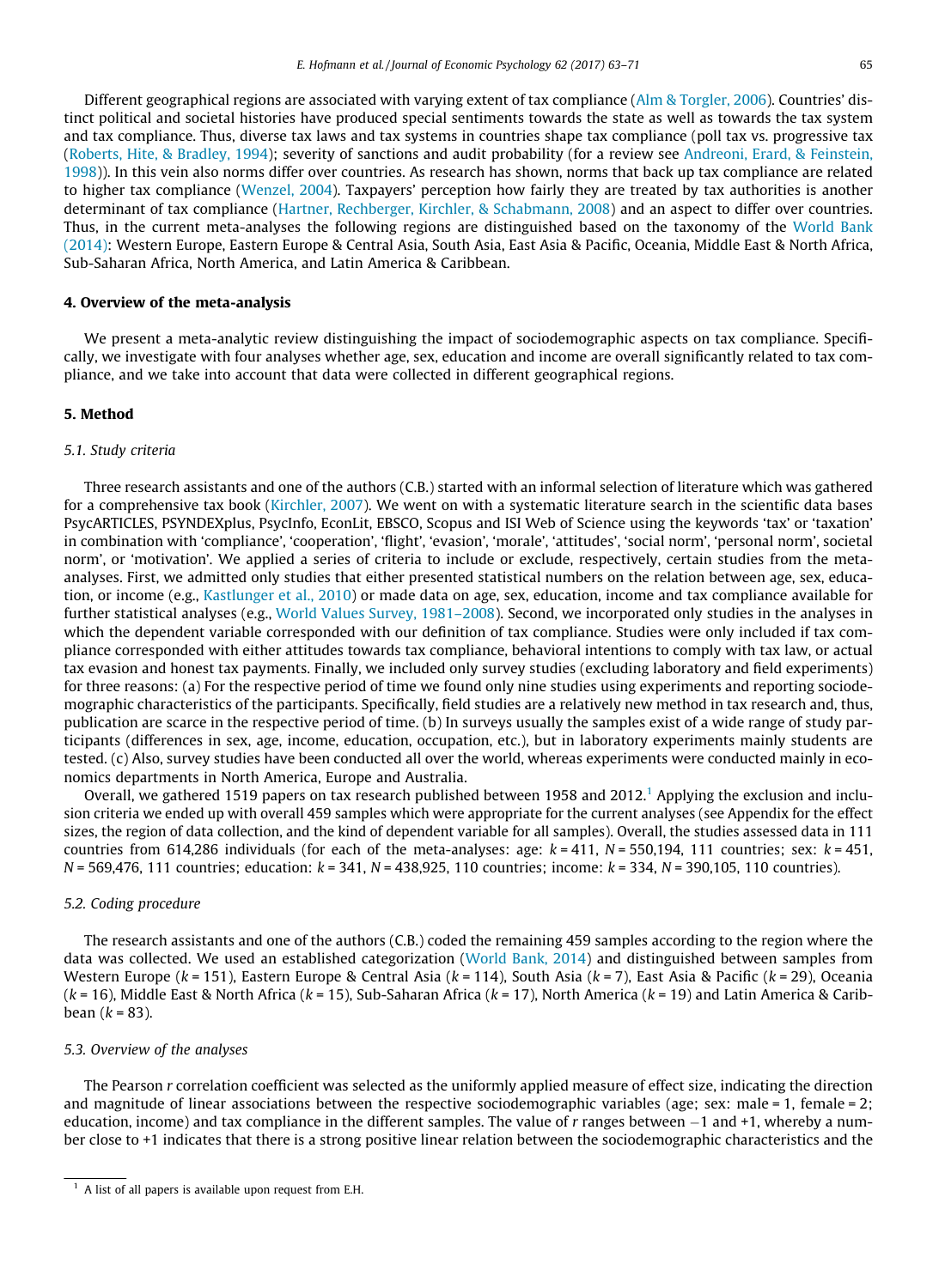tax compliance (e.g., the higher taxpayers' age the more they comply with tax law), a number close to  $-1$  indicates that there is a strong negative linear relation (e.g., the lower taxpayers' age the more they comply with tax law), and a number close to 0 indicates absence of a linear relation.

In a first step we estimate the average effect sizes for the relation between age, sex, education and income, respectively, and tax compliance with a random-effects model. The application of a fixed-effects model was suspended ([Lipsey and](#page-8-0) [Wilson, 2001\)](#page-8-0), because we assumed that we did not gather the entire population of the relevant studies, and that there will be systematic differences between the samples beyond sampling error (e.g., as discussed, region of data collection, slightly differing definitions of tax compliance). We used two indicators, of heterogeneity  $(I^2)$  and of homogeneity  $(Q)$ . As with sociodemographics a publication bias can be expected, that is that a substantial number of findings are not reported because of insignificant findings, we used [Duval and Tweedie's \(2000\)](#page-8-0) trim-and-fill approach (with random effects) to estimate the number of samples which are missing in the meta-analyses holding smaller or higher effect sizes than the computed value. Subsequently, we calculated another random-effects model and additionally an indicator of homogeneity between groups (Q⁄ bet) to assess the impact of the region and of the method of data collection on the relations of sociodemographics and tax compliance.

#### 6. Results

We first report the average relation of age and tax compliance, followed by the average relations of sex, education and income, and tax compliance. Throughout the results section we report overall average relations and examine them depending on the regions and methods of data collection.

#### 6.1. The relation of age and tax compliance

For calculating the average effect size of the relation between age and tax compliance 411 samples were incorporated in the meta-analysis. As expected a significant positive relation between age and tax compliance was found ( $r = 0.12$ ,  $p < 0.001$ , 95% CI [0.11; 0.13]). The index ( $I^2$  = 86.66%)<sup>2</sup> indicated that there existed heterogeneity between the samples. Also, the average effect size distribution contained more variation than would be expected by chance ( $O(410)$  = 3109.97, p < 0.001).<sup>3</sup> Thus, there is a rather small but significant relation between the age of taxpayers and their tax compliance. The older taxpayers are, the more they tend to comply with tax law.

Testing whether the overall effect size is impaired by a publication bias, the trim-and-fill approach [\(Duval & Tweedie,](#page-8-0) [2000\)](#page-8-0) showed that 32 samples above the estimated effect size would be needed to have a symmetric distribution of samples. This leads to a slightly larger effect size than the original one  $(r = 0.13; 95\%$  CI [0.12; 0.14]) suggesting that there existed a publication bias by underrepresenting larger effect sizes.

#### 6.1.1. The relation of age and tax compliance considering region

The Cochran Q between (Q\*bet) the different regions (Western Europe, Eastern Europe & Central Asia, South Asia, East Asia and Pacific, Oceania, Middle East & North Africa, Sub-Saharan Africa, North America, Latin America & Caribbean) indicated whether relations of age and tax compliance differed over regions. It (Q<sup>\*</sup>bet = 251.73,  $df = 8$ ,  $p < 0.001$ <sup>4</sup> revealed that there was a stronger positive relation in Eastern Europe & Central Asia ( $r = 0.16$ ,  $p < 0.001$ , 95% CI [0.14; 0.17]) and North America  $(r = 0.17, p < 0.001, 95\%$  CI [0.14; 0.19]). Further, it showed that there was still a significant but lower positive relation in East Asia & Pacific (r = 0.07, p < 0.001, 95% CI [0.06; 0.08]), Sub-Saharan Africa (r = 0.06, p < 0.001, 95% CI [0.04; 0.08]), and Latin America & Caribbean ( $r = 0.07$ ,  $p < 0.001$ , 95% CI [0.06; 0.08]) and that there was no relation between age and tax compliance in South Asia ( $r = 0.02$ ,  $p = 0.15$ , 95% CI  $[-0.01; 0.04]$ ). Thus, the relation between age and tax compliance depended on the region, where the data was collected ([Table 1\)](#page-5-0).

#### 6.2. The relation of sex and tax compliance

Overall, 451 samples were applied for the calculation of the average effect size of the relation between sex and tax compliance. As expected a significant positive relation between sex and tax compliance was found ( $r = 0.06$ ,  $p < 0.001$ , 95% CI [0.05; 0.06]); females tend to comply with tax law more than men, but the effect was rather small. The index  $(I^2 = 70.10\%)$  did not indicate heterogeneity between the samples. However, the average effect size distribution contained more variation than would be expected by chance  $(Q(450) = 1,505.02, p < 0.001)$ . Thus, there is a rather small but significant positive relation between the sex of taxpayers and their tax compliance. Women tend to comply more with tax law than men.

Checking whether the overall effect size is influenced by a publication bias the trim-and-fill approach ([Duval & Tweedie,](#page-8-0) [2000\)](#page-8-0) revealed that 11 samples above the estimated effect size would be needed to have a symmetric distribution of sam-

 $2 I^2$  represents effect size metric for heterogeneity across studies. Values > 75% indicate considerable heterogeneity.

<sup>&</sup>lt;sup>3</sup> Cochran Q assesses, whether observed differences in results are compatible with chance alone. A significant Q ( $p$  < 0.10) points out clearly heterogeneity.

 $4$  Cochran Q between different subgroups assesses, how overall Q differs from Q of the subgroups. The closer Q is 0, the fewer differences between the subgroups there are.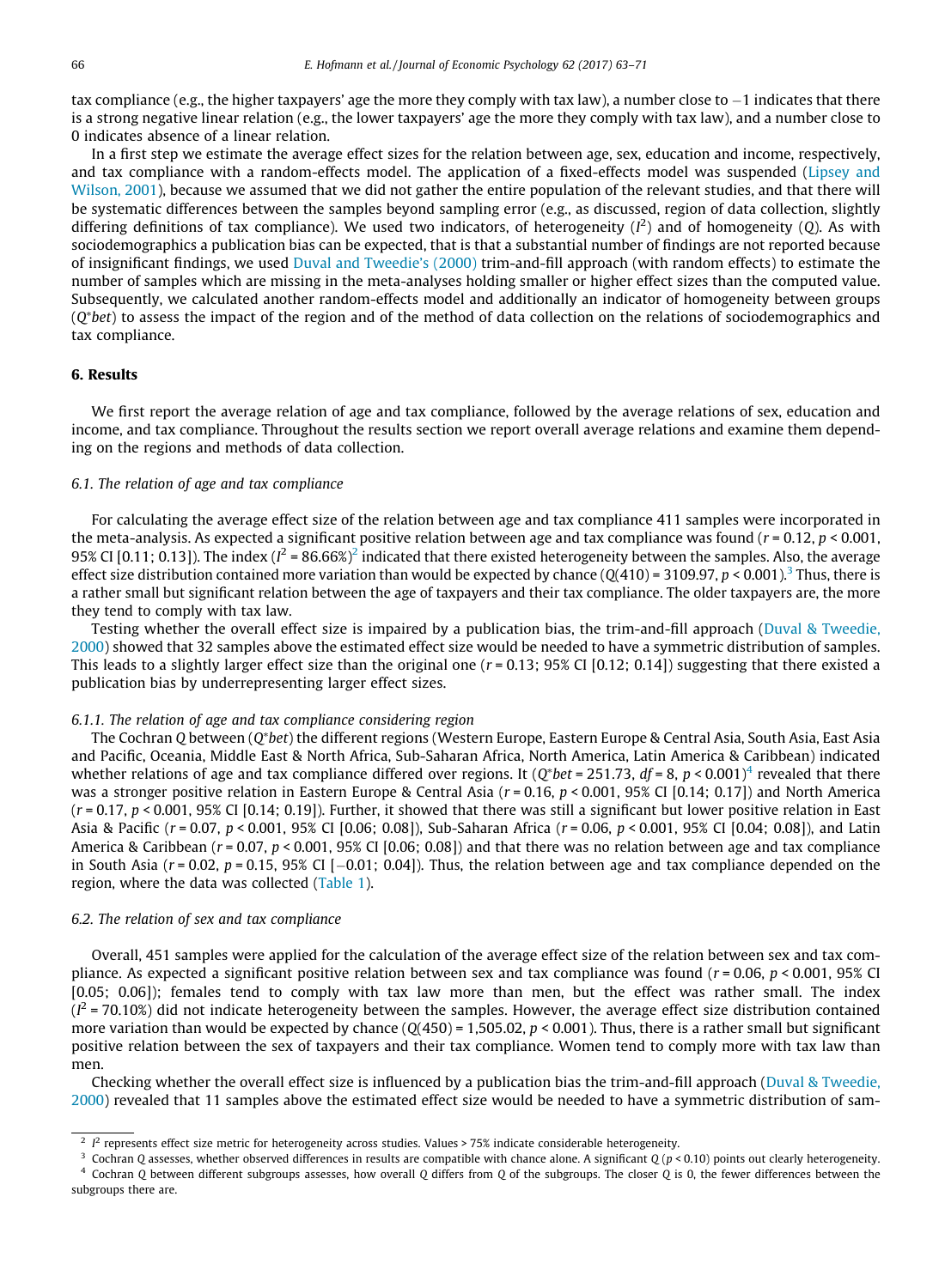#### <span id="page-5-0"></span>Table 1

Average correlations between compliance and age, sex, education and income by geographic region.

|                                        | Age                       |                  |                 |          | <b>Sex</b>            |                  |     |           | Education            |                     |     |           | Income           |                     |     |           |
|----------------------------------------|---------------------------|------------------|-----------------|----------|-----------------------|------------------|-----|-----------|----------------------|---------------------|-----|-----------|------------------|---------------------|-----|-----------|
|                                        | r                         | LL/<br><b>UL</b> | k               | $I^2(x)$ | $\mathbf{r}$          | LL/<br><b>UL</b> | k   | $I^2$ (%) | $\mathbf{r}$         | LL/UL               | k   | $I^2$ (%) | r                | LL/UL               | k   | $I^2$ (%) |
| <b>Total</b>                           | $0.12$ <sup>***</sup>     | 0.11/<br>0.13    | 411             | 86.82    | $0.06$ <sup>***</sup> | 0.05/<br>0.06    | 451 | 70.10     | $-0.02$ $\cdots$     | $-0.03/$<br>$-0.02$ | 341 | 79.44     | $-0.04$ $\cdots$ | $-0.04/$<br>$-0.03$ | 334 | 80.67     |
| Region                                 |                           |                  |                 |          |                       |                  |     |           |                      |                     |     |           |                  |                     |     |           |
| Western<br>Europe                      | $0.14$ <sup>*</sup>       | 0.13/<br>0.15    | 127             | 84.07    | 0.09                  | 0.08/<br>0.10    | 151 | 70.63     | $-0.02$              | $-0.04/$<br>$-0.01$ | 88  | 84.60     | $-0.03$          | $-0.04/$<br>$-0.02$ | 114 | 70.83     |
| Eastern<br>Europe &<br>Central<br>Asia | $0.16$ <sup>***</sup>     | 0.14/<br>0.18    | 104             | 88.80    | 0.06                  | 0.05/<br>0.06    | 114 | 59.00     | $-0.04$              | $-0.05/$<br>$-0.03$ | 92  | 72.64     | $-0.07$ ***      | $-0.08/$<br>$-0.06$ | 102 | 78.36     |
| South Asia                             | 0.02                      | 0.00/<br>0.04    | $7\phantom{.0}$ | 51.11    | 0.05                  | 0.02/<br>0.08    | 7   | 69.17     | $-0.04$              | $-0.09/$<br>0.01    | 7   | 88.12     | $-0.02$          | $-0.07/$<br>0.04    | 7   | 90.22     |
| East Asia &<br>Pacific                 | $0.07\overset{\cdots}{ }$ | 0.06/<br>0.08    | 27              | 3.55     | $0.03$ ***            | 0.01/<br>0.04    | 29  | 59.21     | $-0.03$ <sup>*</sup> | $-0.05/$<br>$-0.01$ | 24  | 66.33     | $-0.004$         | $-0.02/$<br>0.01    | 27  | 55.74     |
| Oceania                                | $0.13$ ***                | 0.08/<br>0.17    | 17              | 87.80    | $0.08$ <sup>***</sup> | 0.05/<br>0.10    | 16  | 70.90     | 0.02                 | $-0.02/$<br>0.05    | 12  | 74.44     | $-0.01$          | $-0.05/$<br>0.03    | 14  | 81.10     |
| Middle East &<br>North<br>Africa       | 0.10                      | 0.07/<br>0.13    | 15              | 82.98    | $0.05$                | 0.02/<br>0.08    | 15  | 79.66     | $-0.02$              | $-0.05/$<br>0.01    | 14  | 80.26     | $-0.03$          | $-0.06/$<br>0.00    | 13  | 69.63     |
| Sub-Saharan<br>Africa                  | 0.06                      | 0.04/<br>0.08    | 17              | 69.95    | 0.02                  | 0.00/<br>0.04    | 17  | 62.98     | $-0.03$              | $-0.05/$<br>$-0.01$ | 15  | 59.01     | $-0.03$          | $-0.07/$<br>0.01    | 16  | 89.23     |
| North<br>America                       | $0.17$ ***                | 0.14/<br>0.19    | 20              | 67.13    | $0.10$ <sup>***</sup> | 0.08/<br>0.11    | 20  | 12.47     | 0.01                 | $-0.03/$<br>0.05    | 11  | 78.30     | $-0.03$          | $-0.06/$<br>0.00    | 15  | 74.39     |
| Latin America<br>&<br>Caribbean        | $0.07$ $\cdots$           | 0.06/<br>0.08    | 82              | 58.15    | $0.03$                | 0.02/<br>0.04    | 83  | 50.23     | $-0.002$             | $-0.02/$<br>0.01    | 78  | 76.54     | 0.007            | $-0.02/$<br>0.03    | 29  | 82.81     |

Note: sex: male = 1, female = 2;  $df = N - 1$  for all subgroups; LL/UL  $\dots$  95% confidence interval with lower limit/upper limit, k  $\dots$  number of studies,  $l^2$   $\dots$ percentage of heterogeneity of the studies.

 $\binom{p}{y}$  = 0.01.

 $\sum_{n=1}^{10} p < 0.05$ .

 $p < 0.001$ .

ples. This shows an effect size slightly larger than the original one ( $r = 0.06$ ; 95% CI [0.05; 0.06]) suggesting that there exists a very small publication bias by underrepresenting larger effect sizes.

#### 6.2.1. The relation of sex and tax compliance considering region

The Cochran Q between the different regions showed that there was a difference over regions regarding the relation between sex and tax compliance (Q\*bet = 133.63, df = 8, p < 0.001). The relation was slightly stronger in Western Europe  $(r = 0.09, p < 0.001, 95\%$  CI [0.08; 0.10]) and North America  $(r = 0.10, p < 0.001, 95\%$  CI [0.08; 0.11]). Additionally, there were significant but lower correlations in East Asia & Pacific ( $r = 0.03$ ,  $p < 0.001$ ,  $95\%$  CI [0.01, 0.04]), in Sub-Saharan Africa ( $r = 0.02$ , p < 0.05, 95% CI [0.00; 0.04]), and in Latin America & Caribbean (r = 0.03, p < 0.001, 95% CI [0.02; 0.04]). Thus, the relation between sex and tax compliance depended on the region in which the data was gathered (Table 1).

#### 6.3. The relation of education and tax compliance

Calculating the average effect size of the relation between education and tax compliance, 341 samples were applied. Contrary to expectations, a small but significant negative relation between education and tax compliance was found ( $r = -0.02$ ,  $p$  < 0.001, 95% CI [-0.03; -0.02]). The index ( $l^2$  = 79.44%) suggested heterogeneity between the samples, and additionally, the average effect size distribution contained more variation than would be expected by chance ( $Q(341) = 1,654.03$ ,  $p < 0.001$ ). Thus, there is a rather small but significant negative relation between education of taxpayers and their tax compliance. Higher educated respondents tend to comply less with tax law than less educated.

Regarding a possible publication bias that might affect the overall effect size, the trim-and-fill approach [\(Duval &](#page-8-0) [Tweedie, 2000](#page-8-0)) showed that additionally 55 samples below the estimated effect size would guarantee symmetry. This leads to a slightly larger effect size than the original one  $(r = -0.04; 95\% \text{ CI} [-0.05; -0.03])$  indicating that there existed a publication bias by underrepresenting larger effect sizes.

#### 6.3.1. The relation of education and tax compliance considering region

The Cochran Q between the different regions showed that there was a difference over regions regarding the relation between education and tax compliance (Q<sup>\*</sup>bet = 31.31, df = 8, p < 0.001). However, lower and upper limits of the relation between education and tax compliance in nearly all regions overlapped with the limits for the overall average effect size.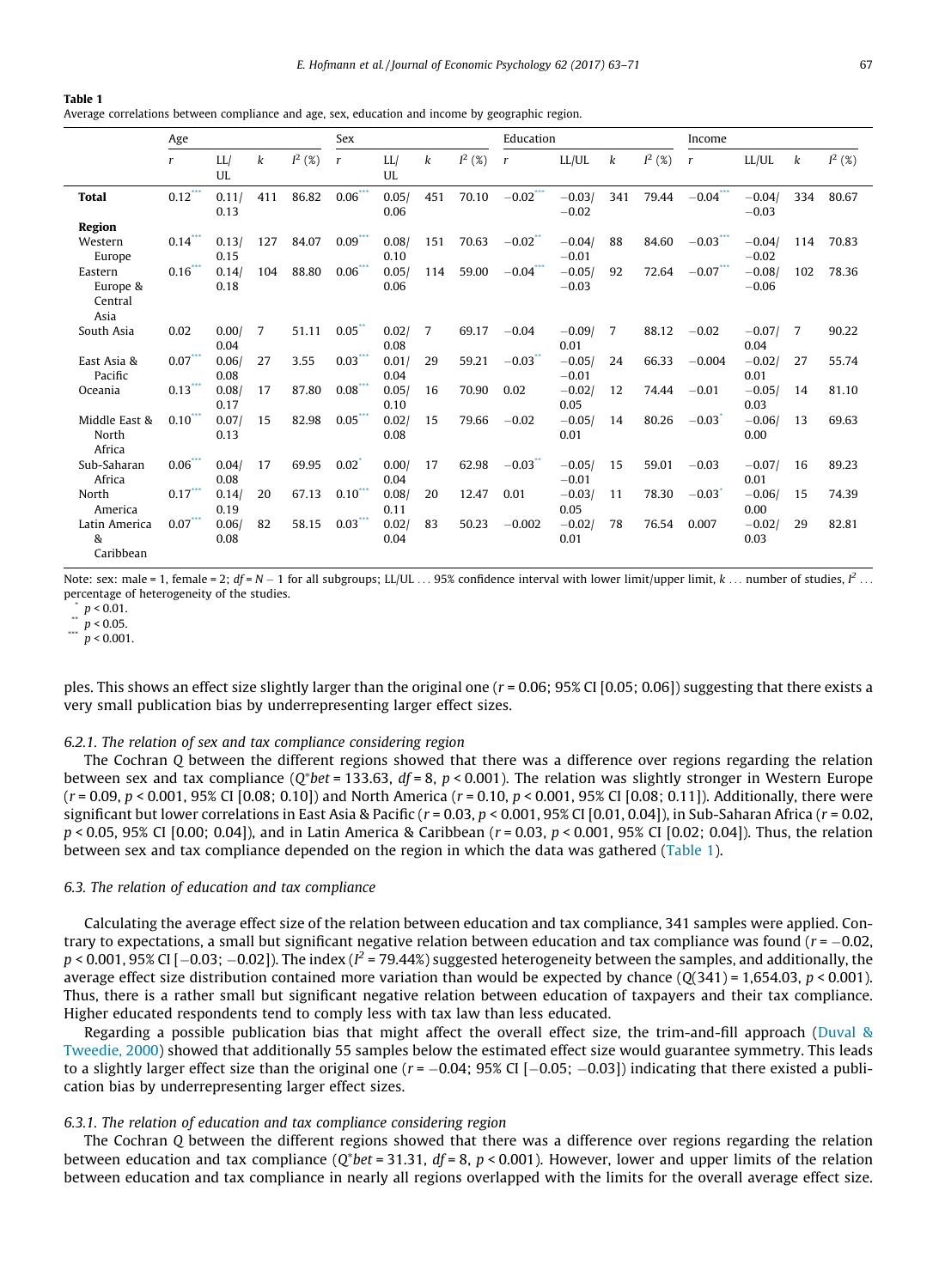Only in Oceania an average effect size indicated a deviant positive relation between education and tax compliance  $(r = 0.02,$  $p = 0.19, 95\%$  CI [-0.02; 0.05]), but this relation was not significant. Thus, the relation between education and tax compliance depended only very slightly on the region in which the data was gathered [\(Table 1\)](#page-5-0).

#### 6.4. Effects of income

Overall, 334 samples were applied for the calculation of the average effect size of the relation between income and tax compliance. As expected a significant negative relation between income and tax compliance was found  $(r = -0.04,$  $p$  < 0.001, 95% CI [-0.04, -0.03]), but the effect was rather small. The index ( $l^2$  = 80.67%) suggested heterogeneity between the samples, and additionally, the average effect size distribution contained more variation than would be expected by chance  $(Q(333) = 1722.51, p < 0.001)$ . Thus, there is a rather small but significant negative relation between the income of respondents and their tax compliance. Higher-income earners tend to be less tax compliant than individuals earning low income.

Testing whether the overall effect size was impaired by a publication bias, the trim-and-fill approach [\(Duval & Tweedie,](#page-8-0) [2000\)](#page-8-0) showed that 66 samples above the estimated effect size would be needed to have a symmetric distribution of samples. This leads to a smaller effect size than the original one  $(r = -0.01; 95\%$  CI  $[-0.02; -0.01]$  and indicates a publication bias underrepresenting smaller effect sizes.

#### 6.4.1. The relation of income and tax compliance considering region

The Cochran Q between the different regions showed that there was a difference over regions regarding the relation between sex and tax compliance (Q\*bet = 57.26, df = 8, p < 0.001). The negative relation was slightly stronger in Eastern Europe & Central Asia ( $r = -0.07$ ,  $p < 0.001$ , 95% CI  $[-0.08; -0.06]$ ). Additionally, there were lower correlations in East Asia & Pacific ( $r = -0.004$ ,  $p = 0.67$ , 95% CI  $[-0.02; 0.01]$ ), and in Latin America & Caribbean ( $r = 0.007$ ,  $p = 0.58$ , 95% CI  $[-0.02;$ 0.03]), but these relations were not significant. Thus, the relation between income and tax compliance depended slightly on the region in which data was gathered ([Table 1](#page-5-0)).

#### 7. Discussion

The four meta-analyses show that there indeed are relations between sociodemographics and tax compliance, but that any such relations are comparatively small. We find a positive relation between age and tax compliance as assessed in survey studies. Although age holds the highest average effect size regarding the relation with tax compliance, still only slightly more than one percent of the variance in tax compliance can be explained by taxpayers' age. These results support the hypothesis that older taxpayers are more compliant than younger ones. The findings further indicate that sex can explain a small percentage (about 0.36%) of variance of tax compliance. Women tend to hold higher tax compliance than men. The statistically significant negative relation between education and tax compliance is explaining negligible 0.04% of the variance of tax compliance. According to the analysis individuals with lower education tend to be more tax compliant than highly educated taxpayers. Finally, we found income to be negatively related to tax compliance, but also income explains a negligible percentage (0.16%) of the variance of compliance. Although the examined sociodemographics correlate significantly with tax compliance their predictive power is limited for age and sex, and negligible for education and income.

This low predictive power results partly from the fact that research with stronger effects is missing in the current metaanalyses. As the results of the trim-and-fill approach suggests, research with stronger effect sizes regarding the impact of age, sex and education must exist, but are not published. However, also if the relation between compliance and sociodemographic characteristics are corrected for publication biases, the effect sizes do not change much.

The results show additionally that data collection features such as the region in which data was collected, have an impact on relation between sociodemographics and tax compliance. Specifically, age and sex, and with minor effects education and income differed in their relation to tax compliance over regions. While in some countries of the northern hemisphere (Western Europe, Eastern Europe & Central Asia, North America) age, sex and income are stronger predictors of tax compliance, in some countries of the southern hemisphere (East Asia & Pacific, Sub-Saharan Africa, Latin America & Caribbean) age, sex and income are rather weak predictors of tax compliance. Regarding education there is no big difference between regions of data collection, solely Oceania deviates from the overall negative relation of education and tax compliance.

The differences over regions can be explained by various national distinctions. Although certainly cultural differences are responsible for some of these deviant results, it has to be taken into account that at least four different cultures (Western, Asian, African, Latin American) are represented by the regions. These cultures vary in aspects such as the tax systems, the social norms and the economic wealth. Another explanation would be that European samples are overrepresented in the current analyses, so that the average effect size actually represents the effect size in Europe, and with that it is more likely that data from non-European regions differ from the average effect size. The findings confirm that regional differences have an impact on the strength of the relation between sociodemographics and tax compliance, but that these relations do not profoundly differ over regions (observed ranges of r for age:  $0.02 < r < 0.17$ ; sex:  $0.02 < r < 0.10$ ; education:  $-0.04 < r < 0.01$ ; income:  $-0.07 < r < 0.01$ ).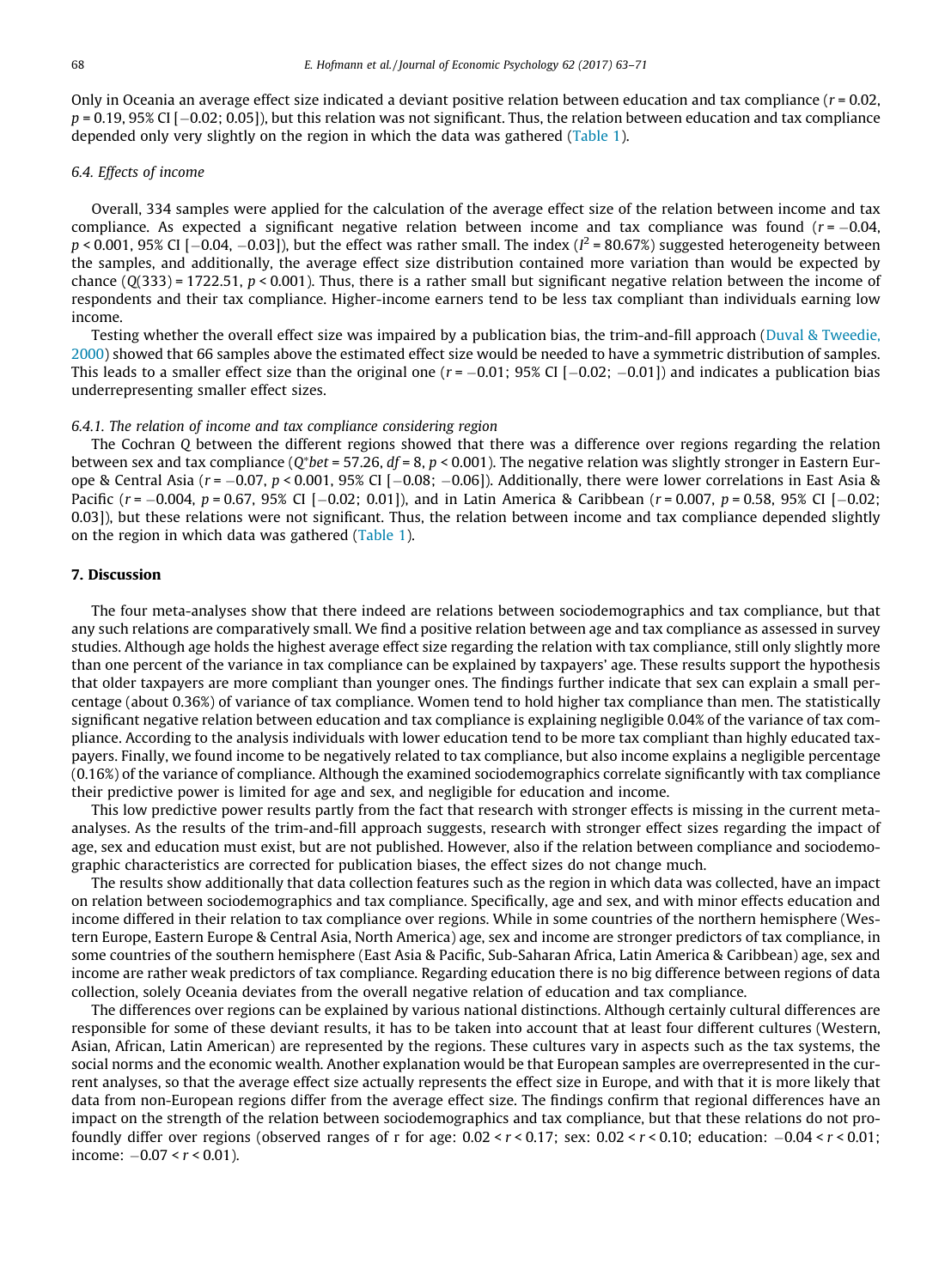<span id="page-7-0"></span>The current meta-analyses have determined the impact of sociodemographics on tax compliance and the differences over regions, but the underlying mechanisms, why age, sex, education and income have an impact, are unclear. From a theoretical point of view, the impact of sociodemographics should be attributed to underlying psychological and economic factors as mentioned in the introduction (tax knowledge, values, financial resources, etc.). For instance, in a representative study of private and self-employed taxpayers in the Netherlands it was found that female private taxpayers were more tax compliant than male taxpayers, but that between self-employed women and men no difference existed ([Gangl et al., 2013\)](#page-8-0). Thus, the type of occupation and its interaction with sex were relevant for the effect. Research explaining the impact of sociodemographics is rare and should be tackled in future research.

#### 7.1. Strengths & limitations

The current meta-analytic study certainly holds its strengths; specifically, answering how strongly the sociodemographics age, sex, education, and income are related to tax compliance has been an overdue task. Interpreting these relations, one has to be careful, due to the large sample sizes also weak relations become significant, but nevertheless even these weak relations need to be considered in research on tax compliance. Taking into account data from several large-scale international and European surveys expands the validity of the findings further. With them data from several usually in tax research unrepresented countries, such as Bolivia, Moldova, Tanzania, and Thailand, are included. Nevertheless, these large-scale samples are also a limitation of the study. In these surveys specifically data from several European countries were collected now over-representing effects in Europe but overlooking effects in non-European countries. Further, in the current study the different sociodemographics are examined independently. Nevertheless it can be assumed that they are interconnected. For example, the income level might be related to the age of the respondents as well as their education and their sex. Additionally, sex might be related to the level of education. With the current data it was not possible to investigate these interconnections. Additionally, it might be a limitation that only survey studies but no laboratory or field experiments are included in the meta-analysis. Laboratory and specifically field experiments would allow for a clear causal relationship between sociodemographics and tax compliance, but there are only few experiments reporting socio-demographic effects and specifically field experiments have been conducted only recently with very few studies on socio-demographics so that meta-analyses with experiments are left for future research, when there are more experimental studies available for meta-analytic approaches. The limitations of the study leave room for future research, while the study's strength underlines its theoretical and practical significance.

#### 7.2. Concluding remarks

Summarizing the results, especially two sociodemographic characteristics of taxpayers, that is age and sex, are crucial in tax research. Although the relation between age or sex and tax compliance is rather weak (but still larger than with other sociodemographics) and differs over regions, tax researchers are highly recommended to look explicitly for age and sex effects in their research. Particularly, tax studies in Europe and North America, the regions in which the relation between age or sex and tax compliance is strongest, should include taxpayers' age in their study designs.

#### Acknowledgement

We thank Jonathan Fries, Elisabeth Gottfried, Helle Mann, and Johannes Stadler for their assistance with study selection and data management in the initial project phase. This research was funded by the Austrian Science Fund (FWF): P24863- G16.

#### Appendix A. Supplementary material

Supplementary data associated with this article can be found, in the online version, at [http://dx.doi.org/10.1016/j.joep.](http://dx.doi.org/10.1016/j.joep.2017.06.005) [2017.06.005](http://dx.doi.org/10.1016/j.joep.2017.06.005).

#### References

References marked with  $*$  are included in the meta-analyses.

⁄Ahmed, E., & Braithwaite, V. (2004). When tax collectors become collectors for child support and student loans: Jeopardizing the revenue base? Kyklos, 57, 303–326. [http://dx.doi.org/10.1111/j.0023-5962.2004.00256.x.](http://dx.doi.org/10.1111/j.0023-5962.2004.00256.x)

[Allingham, M. G., & Sandmo, A. \(1972\). Income tax evasion: A theoretical analysis.](http://refhub.elsevier.com/S0167-4870(16)30401-9/h0010) Journal of Public Economics, 1, 323–338.

Alm, J., & Torgler, B. (2006). Culture differences and tax morale in the United States and in Europe. Journal of Economic Psychology, 27, 224-246. [http://dx.doi.](http://dx.doi.org/10.1016/j.joep.2005.09.002) [org/10.1016/j.joep.2005.09.002.](http://dx.doi.org/10.1016/j.joep.2005.09.002)

[Andreoni, J., Erard, B., & Feinstein, J. \(1998\). Tax compliance.](http://refhub.elsevier.com/S0167-4870(16)30401-9/h0020) Journal of Economic Literature, 36, 818–860.

⁄Ashby, J. S., Webley, P., & Haslam, A. S. (2009). The role of occupational taxpaying cultures in taxpaying behaviour and attitudes. Journal of Economic Psychology, 30, 216–227. <http://dx.doi.org/10.1016/j.joep.2008.08.005>.

Barber, B. M., & Odean, T. (2001). Boys will be boys: Gender, overconfidence, and common stock investment. The Quarterly Journal of Economics, 116, 261–292. [http://dx.doi.org/10.1162/003355301556400.](http://dx.doi.org/10.1162/003355301556400)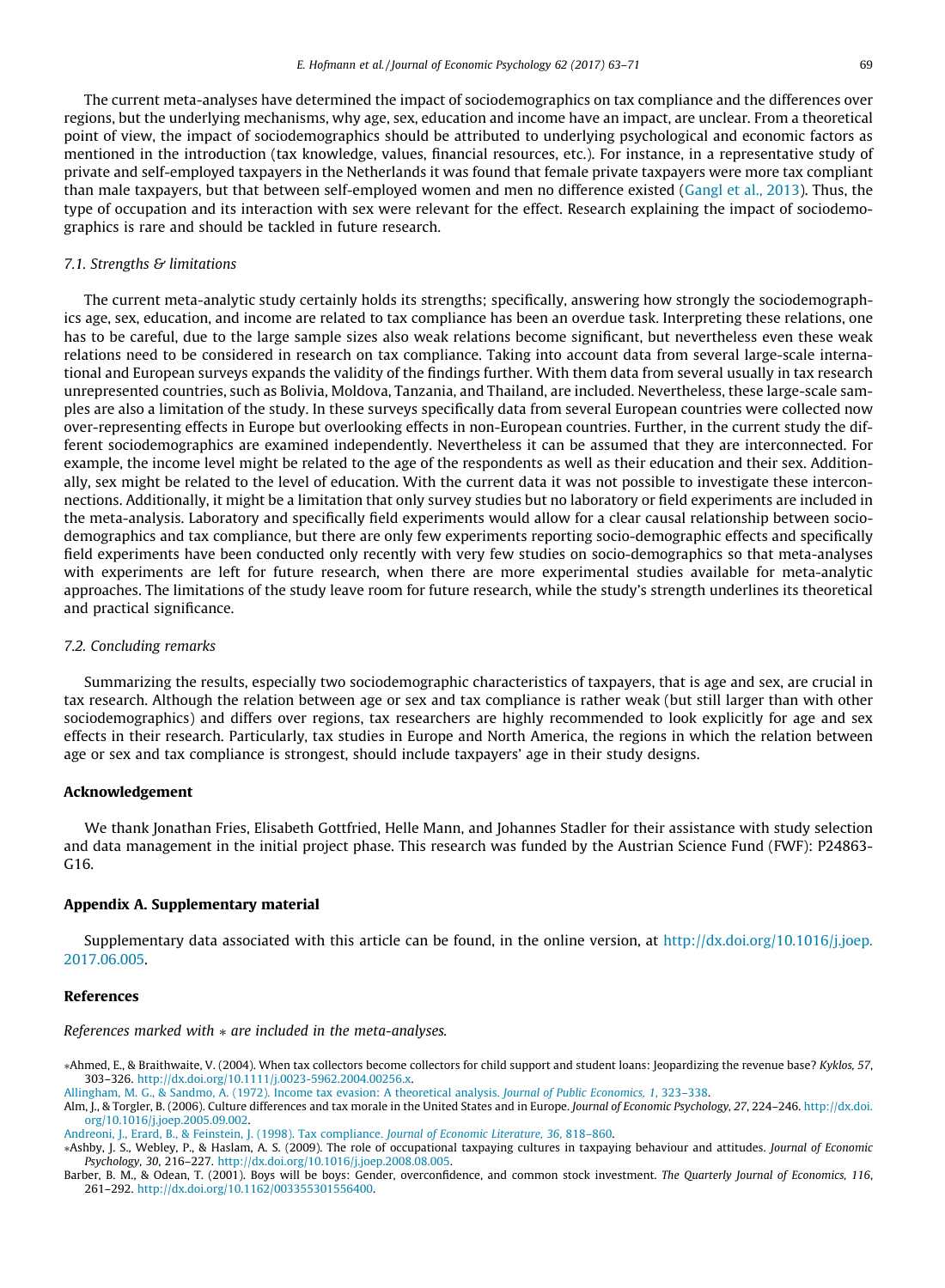<span id="page-8-0"></span>[Betz, M., O'Connell, L., & Shepard, J. M. \(1989\). Gender differences in proclivity for unethical behavior.](http://refhub.elsevier.com/S0167-4870(16)30401-9/h0040) Journal of Business Ethics, 8, 321–324.

- Bobek, D. D., Roberts, R. W., & Sweeney, J. T. (2007). The social norms of tax compliance: Evidence from Australia, Singapore, and the United States. Journal of Business Ethics, 74, 49–64. [http://dx.doi.org/10.2307/25075443.](http://dx.doi.org/10.2307/25075443)
- ⁄Braithwaite, V., & Ahmed, E. (2005). A threat to tax morale: The case of Australian higher education policy. Journal of Economic Psychology, 26, 523–540. <http://dx.doi.org/10.1016/j.joep.2004.08.003>.

[Chung, J., & Trivedi, V. \(2003\). The effect of friendly persuasion and gender on tax compliance behavior.](http://refhub.elsevier.com/S0167-4870(16)30401-9/h0055) Journal of Business Ethics, 47, 133–145.

[Croson, R., & Gneezy, U. \(2009\). Gender differences in preferences.](http://refhub.elsevier.com/S0167-4870(16)30401-9/h0060) Journal of Economic Literature, 47, 448–474.<br>Duval, S., & Tweedie, R. (2000). A nonparametric, "Trim and Fill" method of accounting for publication bias i

- Statistical Association, 95(449), 89–98. <http://dx.doi.org/10.1080/01621459.2000.10473905>.
- Eckel, C. C., & Grossman, P. J. (2001). Chivalry and solidarity in ultimatum games. Economic Inquiry, 39, 171–188. [http://dx.doi.org/10.1111/j.1465-](http://dx.doi.org/10.1111/j.1465-7295.2001.tb00059.x) [7295.2001.tb00059.x.](http://dx.doi.org/10.1111/j.1465-7295.2001.tb00059.x)

[Eriksen, K., & Fallan, L. \(1996\). Tax knowledge and attitudes towards taxation: A report on a quasi-experiment.](http://refhub.elsevier.com/S0167-4870(16)30401-9/h0080) Journal of Economic Psychology, 17, 387–402. [Gangl, K., Muehlbacher, S., de Groot, M., Goslinga, S., Hofmann, E., Kogler, C., ... Kirchler, E. \(2013\). ''How can I help you?'' Perceived service orientation of tax](http://refhub.elsevier.com/S0167-4870(16)30401-9/h0095) authorities and tax compliance. [FinanzArchiv: Public Finance Analysis, 69](http://refhub.elsevier.com/S0167-4870(16)30401-9/h0095), 487–510.

⁄Grasmick, H. G., & Bursik, R. J. (1990). Conscience, significant others, and rational choice: Extending the deterrence model. Law & Society Review, 24, 837–861. [http://dx.doi.org/10.2307/3053861.](http://dx.doi.org/10.2307/3053861)

⁄[Hartner, M., Rechberger, S., Kirchler, E., & Schabmann, A. \(2008\). Procedural fairness and tax compliance.](http://refhub.elsevier.com/S0167-4870(16)30401-9/h0120) Economic Analysis and Policy, 38, 137–152.

Kastlunger, B., Dressler, S. G., Kirchler, E., Mittone, L., & Voracek, M. (2010). Sex differences in tax compliance: Differentiating between demographic sex, gender-role orientation, and prenatal masculinization (2D:4D). Journal of Economic Psychology, 31, 542–552. [http://dx.doi.org/10.1016/j.](http://dx.doi.org/10.1016/j.joep.2010.03.015) [joep.2010.03.015.](http://dx.doi.org/10.1016/j.joep.2010.03.015)

Kirchler, E. (2007). The economic psychology of tax behaviour[. Cambridge: Cambridge University Press.](http://refhub.elsevier.com/S0167-4870(16)30401-9/h0150)

- [Lipsey, M. W., & Wilson, D. B. \(2001\).](http://refhub.elsevier.com/S0167-4870(16)30401-9/h0170) Practical meta-analysis (Vol. 49) Thousand Oaks: Sage.
- [Muehlbacher, S., & Kirchler, E. \(2009\). Origin of endowments in public good games: The impact of effort on contributions.](http://refhub.elsevier.com/S0167-4870(16)30401-9/h0180) Journal of Neuroscience, Psychology, [& Economics, 2](http://refhub.elsevier.com/S0167-4870(16)30401-9/h0180)(1), 59–67.
- Muehlbacher, S., Kirchler, E., & Schwarzenberger, H. (2011). Voluntary versus enforced tax compliance: Empirical evidence for the ''slippery slope" framework. European Journal of Law and Economics, 32, 89–97. [http://dx.doi.org/10.1007/s10657-011-9236-9.](http://dx.doi.org/10.1007/s10657-011-9236-9)

Nordblom, K., & Žamac, J. (2012). Endogenous norm formation over the life cycle-The case of Tax morale. Economic Analysis & Policy, 42, 153-170.

Riley, M. & Foner, A., Warner, J. (1988). Sociology of age. In N.J. Smelser (Ed.), Handbook of sociology (S.243–290). Newbury Park: Sage.

Roberts, M. L., Hite, P. A., & Bradley, C. F. (1994). Understanding attitudes toward progressive taxation. Public Opinion Quarterly, 58, 165-190. [http://dx.doi.](http://dx.doi.org/10.1086/269417) [org/10.1086/269417.](http://dx.doi.org/10.1086/269417)

[Slemrod, J. \(1985\). An empirical test for tax evasion.](http://refhub.elsevier.com/S0167-4870(16)30401-9/h0220) Review of Economics and Statistics, 67(2), 232–238.

- [Wenzel, M. \(2004\). An analysis of norm processes in tax compliance.](http://refhub.elsevier.com/S0167-4870(16)30401-9/h0245) Journal of Economic Psychology, 25, 213-228.
- ⁄[Wenzel, M. \(2007\). The multiplicity of taxpayer identities and their implications for tax ethics.](http://refhub.elsevier.com/S0167-4870(16)30401-9/h0255) Law & Policy, 29, 31–50.
- [White, R. D. \(1999\). Are women more ethical? Recent findings on the effects of gender upon moral development.](http://refhub.elsevier.com/S0167-4870(16)30401-9/h0260) Journal of Public Administration Research [and Theory, 9](http://refhub.elsevier.com/S0167-4870(16)30401-9/h0260)(3), 459–472.

World Bank (2014). Countries. [<http://www.worldbank.org/en/country>](http://www.worldbank.org/en/country) [retrieved from 10.03.2014].

⁄World Values Survey (1981–2008). Official aggregate v. 20090901 (2009). World Values Survey Association. Aggregate File Producer: ASEP/JDS, Madrid. <[www.worldvaluessurvey.org>](http://www.worldvaluessurvey.org).

#### Further reading

- ⁄Bergman, M. (2002). Who pays for social policy? A study on taxes and trust. Journal of Social Policy, 31, 289–305. [http://dx.doi.org/10.1017/](http://dx.doi.org/10.1017/S0047279401006614) [S0047279401006614](http://dx.doi.org/10.1017/S0047279401006614).
- ⁄Devos, K. (2005). The attitudes of tertiary students on tax evasion and the penalties for tax evasion–A pilot study and demographic analysis. eJournal of Tax Research, 3, 222–273. [<http://www.atax.unsw.edu.au/ejtr/](http://www.atax.unsw.edu.au/ejtr/)>.
- ⁄European Social Survey Round 2 Data (2004–2005). Data file edition 3.4. NSD Norwegian Centre for Research Data, Norway Data Archive and distributor of ESS data for ESS ERIC.

⁄European Value Survey Longitudinal Data File (1981–2009), ZA4804, v. 3.0.0 (2015-10-30). <http://dx.doi.org/10.4232/1.12253>.

- ⁄[Grasmick, H. G., Bursik, R. J., Jr., & Cochran, J. K. \(1991\). ''Render unto Caesar what is Caesar's": Religiosity and taxpayers' inclinations to cheat.](http://refhub.elsevier.com/S0167-4870(16)30401-9/h0105) The [Sociological Quarterly, 32](http://refhub.elsevier.com/S0167-4870(16)30401-9/h0105), 251–266.
- ⁄Grasso, L. P., & Kaplan, S. E. (1998). An examination of ethical standards for tax issues. Journal of Accounting Education, 16, 85–100. [http://dx.doi.org/](http://dx.doi.org/10.1016/s0748-5751(98)00004-9) [10.1016/s0748-5751\(98\)00004-9.](http://dx.doi.org/10.1016/s0748-5751(98)00004-9)
- ⁄Hartner, M., Poschalko, A., Rechberger, S., & Kirchler, E. (2010). Taxpayers' compliance by procedural and interactional fairness perceptions and social identity (pp. 1–18). Vienna: University of Vienna. <<http://www.univie.ac.at/sittax/pdf/Hartner-Poschalko.pdf>> [retrieved 07.06.2013].
- ⁄Hartner-Tiefenthaler, M., Kubicek, B., Kirchler, E., Rechberger, S., & Wenzel, M. (2012). Perceived distributive fairness of European transfer payments and EU-taxes in Austria, the Czech Republic, and the United Kingdom. Applied Psychology, 61, 454–478. [http://dx.doi.org/10.1111/j.1464-0597.2011.00478.x.](http://dx.doi.org/10.1111/j.1464-0597.2011.00478.x) ⁄Hasseldine, J., & Hite, P. A. (2003). Framing, gender and tax compliance. Journal of Economic Psychology, 24, 517–533. [http://dx.doi.org/10.1016/s0167-4870](http://dx.doi.org/10.1016/s0167-4870(02)00209-x)
- [\(02\)00209-x.](http://dx.doi.org/10.1016/s0167-4870(02)00209-x)
- ⁄International Social Survey Programme: Religion I & II ISSP (1991, 1998). GESIS Data Archive, Cologne.
- ⁄Kirchler, E. (1997). The burden of new taxes: Acceptance of taxes as a function of affectedness and egoistic versus altruistic orientation. Journal of Socio-Economics, 26, 421–437. [http://dx.doi.org/10.1016/s1053-5357\(97\)90005-6.](http://dx.doi.org/10.1016/s1053-5357(97)90005-6)
- ⁄Lago-Penas, I., & Lago-Penas, S. (2010). The determinants of tax morale in comparative perspective: Evidence from European countries. European Journal of Political Economy, 26, 441-453. [<http://www.elsevier.com/wps/find/journaldescription.cws\\_home/505544/description#description>.](http://www.elsevier.com/wps/find/journaldescription.cws_home/505544/description#description)

⁄Latinobarometro (1998–2008). Data file. Coperación Latinobarómetro – Data Archive and distributor.

- ⁄Lekorwe, M., Molomo, M., Molefe, W., & Moseki, K. (2001). Public Attitudes toward Democracy, Governance, and Economic Development in Botswana. In M. Bratton, E. Gyimah-Boadi, & R. Mattes (Eds.), Afro barometer (Vol. 14). South Africa.
- ⁄Mattes, R., Davids, Y. D., Africa, C., & Bratton, M. (2000). Public Opinion and the Consolidation of Democracy in Southern Africa. In M. Bratton, E. Gyimah-Boadi, & R. Mattes (Eds.), Afro barometer (Vol. 7). South Africa.
- ⁄Murphy, K. (2005). Regulating more effectively: The relationship between procedural justice, legitimacy, and tax non-compliance. Journal of Law and Society, 32, 562–589. <http://dx.doi.org/10.1111/j.1467-6478.2005.00338.x>.
- ⁄Rechberger, S. (2009). Retributive justice and tax fairness The justice of punishments as determinant of honest tax payments. Unpublished PhD thesis, University of Vienna. [<http://ovidsp.ovid.com/ovidweb.cgi?T=JS&CSC=Y&NEWS=N&PAGE=fulltext&D=psyn&AN=0230237](http://ovidsp.ovid.com/ovidweb.cgi?T=JS%26CSC=Y%26NEWS=N%26PAGE=fulltext%26D=psyn%26AN=0230237)> [retrieved from 04.10.2013].
- ⁄Schwarzenberger, H., Hartner, M., Kirchler, E., Rechberger, S., & Unger, L. (2011). Steuerehrlichkeit, Steuergerechtigkeit und Steuerhinterziehung Am Beispiel selbstständig Erwerbstätiger in Österreich. In D. H. Enste & F. Schneider (Eds.), Jahrbuch Schattenwirtschaft 2010/2011. Schwarzarbeit, Steuerhinterziehung und Finanzkrise. Berlin: LIT Verlag Dr. Hopf.

⁄[Spicer, M. W., & Lundstedt, S. B. \(1976\). Understanding tax evasion.](http://refhub.elsevier.com/S0167-4870(16)30401-9/h0225) Public Finance-Finances Publiques, 31, 295–305.

⁄van Dijke, M., & Verboon, P. (2010). Trust in authorities as a boundary condition to procedural fairness effects on tax compliance. Journal of Economic Psychology, 31, 80–91. [http://dx.doi.org/10.1016/j.joep.2009.10.005.](http://dx.doi.org/10.1016/j.joep.2009.10.005)